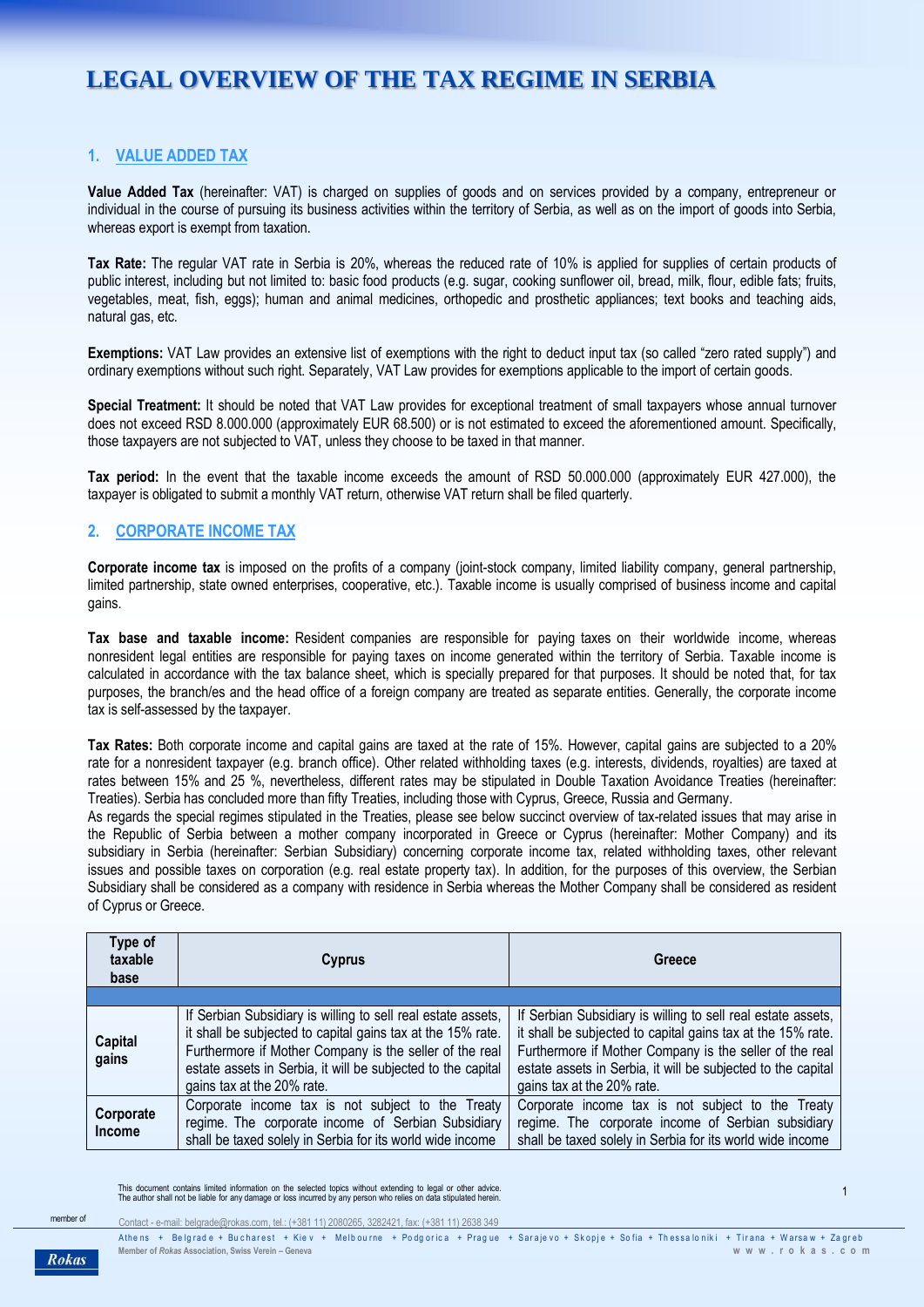| Type of<br>taxable<br>base                                                            | <b>Cyprus</b>                                                                                                                                                                                                                                                                                                                                                                                                                                                                                                                                                                                                                                                                          | Greece                                                                                                                                                                                                                                                                                                                                                                                                                                                                                                                                                                                                                                                                         |
|---------------------------------------------------------------------------------------|----------------------------------------------------------------------------------------------------------------------------------------------------------------------------------------------------------------------------------------------------------------------------------------------------------------------------------------------------------------------------------------------------------------------------------------------------------------------------------------------------------------------------------------------------------------------------------------------------------------------------------------------------------------------------------------|--------------------------------------------------------------------------------------------------------------------------------------------------------------------------------------------------------------------------------------------------------------------------------------------------------------------------------------------------------------------------------------------------------------------------------------------------------------------------------------------------------------------------------------------------------------------------------------------------------------------------------------------------------------------------------|
| <b>Affiliated</b><br>companies                                                        | at the 15% rate. Branch Office in Serbia of the<br>Company based in Cyprus shall be taxed for income<br>earned within the territory of Serbia at the same rate.<br>If Serbian Subsidiary failed to realize any profits due to<br>corporate governance that is controlled and exercised<br>by Mother Company in Cyprus, unrealized profits may<br>be added to the taxable base of corporate income tax.                                                                                                                                                                                                                                                                                 | at the 15% rate. Branch Office in Serbia of the<br>Company based in Greece shall be taxed for income<br>earned within the territory of Serbia at the same rate.<br>If Serbian Subsidiary failed to realize any profits due to<br>corporate governance that is controlled and exercised<br>by Mother Company in Greece, unrealized profits may<br>be added to the taxable base of corporate income tax.                                                                                                                                                                                                                                                                         |
| <b>Dividends</b>                                                                      | Serbian Subsidiary shall be subjected to the withholding<br>tax at the 20% rate. However, if Serbian Subsidiary<br>pays out intercompany dividends to the Mother<br>Company, intercompany dividends shall be taxed in<br>Serbia at the 10% rate on its gross amount.                                                                                                                                                                                                                                                                                                                                                                                                                   | Serbian Subsidiary shall be subjected to the withholding<br>tax at the 20% rate. However, if Serbian Subsidiary<br>pays out intercompany dividends to the Mother<br>Company, intercompany dividends shall be taxed in<br>Serbia at the following rates:<br>5% if Mother Company owns more than 25% shares of<br>Subsidiary;<br>15% if Mother Company owns less than 25% shares of<br>Subsidiary.                                                                                                                                                                                                                                                                               |
| <b>Interest</b>                                                                       | Interest received in Serbia shall be subjected to the<br>withholding tax at the 20% rate. However, if interest<br>arises in Serbia and is payable in Cyprus, such interest<br>shall be taxed in Serbia at the 10% rate on its gross<br>amount.                                                                                                                                                                                                                                                                                                                                                                                                                                         | Interest received in Serbia shall be subjected to the<br>withholding tax at the 20% rate. However, if interest<br>arises in Serbia and is payable in Greece, such interest<br>shall be taxed in Serbia at the 10% rate on its gross<br>amount.                                                                                                                                                                                                                                                                                                                                                                                                                                 |
| <b>Royalties</b>                                                                      | Royalties realized in Serbia shall be subjected to the<br>withholding tax at the 20% rate. However, if such<br>royalties are paid from Serbia, they might be taxed at a<br>rate up to 10%.                                                                                                                                                                                                                                                                                                                                                                                                                                                                                             | Royalties realized in Serbia shall be subjected to the<br>withholding tax at the 20% rate. However, if such<br>royalties are paid from Serbia, they might be taxed at a<br>rate up to 10%.                                                                                                                                                                                                                                                                                                                                                                                                                                                                                     |
| <b>Real Estate</b><br><b>Property</b>                                                 | Real Estate Property Tax is not subject to the Treaty<br>regime. If Serbian Subsidiary owns or uses real estate,<br>it shall be taxed at the following progressive rates:<br>Up to 0,4% for taxpayers that maintaining business<br>books:<br>Up to 2% for taxpayers that do not keep business<br>books.<br>If Mother Company owns real estate, it shall be taxed at<br>the same rates outlined above.<br>It should be noted that the Law on Property Tax<br>prescribes above limitations on tax rates, whereas the<br>actual rate is prescribed by the competent authority of<br>the Municipality where the Real Estate is located at, in<br>accordance with the Tax Revenue Policies. | Real Estate Property Tax is not subject to the Treaty<br>regime. If Serbian Subsidiary owns or uses real estate,<br>it shall be taxed at the following progressive rates:<br>Up to 0,4% for taxpayers maintaining business books;<br>Up to 2% for taxpayers that do not keep business<br>books.<br>If Mother Company owns real estate, it shall be taxed at<br>the same rates outlined above.<br>It should be noted that the Law on Property Tax<br>prescribes above limitations on tax rates, whereas the<br>actual rate is prescribed by the competent authority of<br>the Municipality where the Real Estate is located at, in<br>accordance with the Tax Revenue Policies. |
| <b>Double</b><br>taxation<br>avoidance                                                | If Serbian Subsidiary derivates income or owns or uses<br>capital that, pursuant to the Treaty, may be taxed in<br>Cyprus, the Serbian tax authorities shall exempt such<br>income or capital from taxation.<br>With respect to corporate withholding taxes (interests,<br>dividends and royalties), if they are already taxed and<br>paid in Cyprus, the Serbian tax authorities shall allow<br>withholding tax in an amount equal to the already paid<br>in Cyprus.                                                                                                                                                                                                                  | If Serbian Subsidiary earns income or owns or uses<br>capital that, pursuant to the Treaty, may be taxed in<br>Greece, the Serbian tax authorities shall allow<br>withholding tax in an amount equal to the already paid<br>in Greece.                                                                                                                                                                                                                                                                                                                                                                                                                                         |
| Equal<br>treatment<br>clause                                                          | Yes                                                                                                                                                                                                                                                                                                                                                                                                                                                                                                                                                                                                                                                                                    | Yes                                                                                                                                                                                                                                                                                                                                                                                                                                                                                                                                                                                                                                                                            |
| <b>Dispute</b><br>resolution<br>and<br>settlement<br>before Tax<br><b>Authorities</b> | Besides the legal remedies afforded by Serbian<br>legislation, a special regime is provided for. The legal<br>prescription for complaints regarding<br>rights and<br>obligations under the Treaty is 3 years.                                                                                                                                                                                                                                                                                                                                                                                                                                                                          | Besides the legal remedies afforded by Serbian<br>legislation, a special regime is provided for. The legal<br>prescription for complaints regarding<br>rights<br>and<br>obligations under the Treaty is 3 years.                                                                                                                                                                                                                                                                                                                                                                                                                                                               |

This document contains limited information on the selected topics without extending to legal or other advice.<br>The author shall not be liable for any damage or loss incurred by any person who relies on data stipulated herei

Contact - e-mail: [belgrade@rokas.com,](mailto:belgrade@rokas.com) tel.: (+381 11) 2080265, 3282421, fax: (+381 11) 2638 349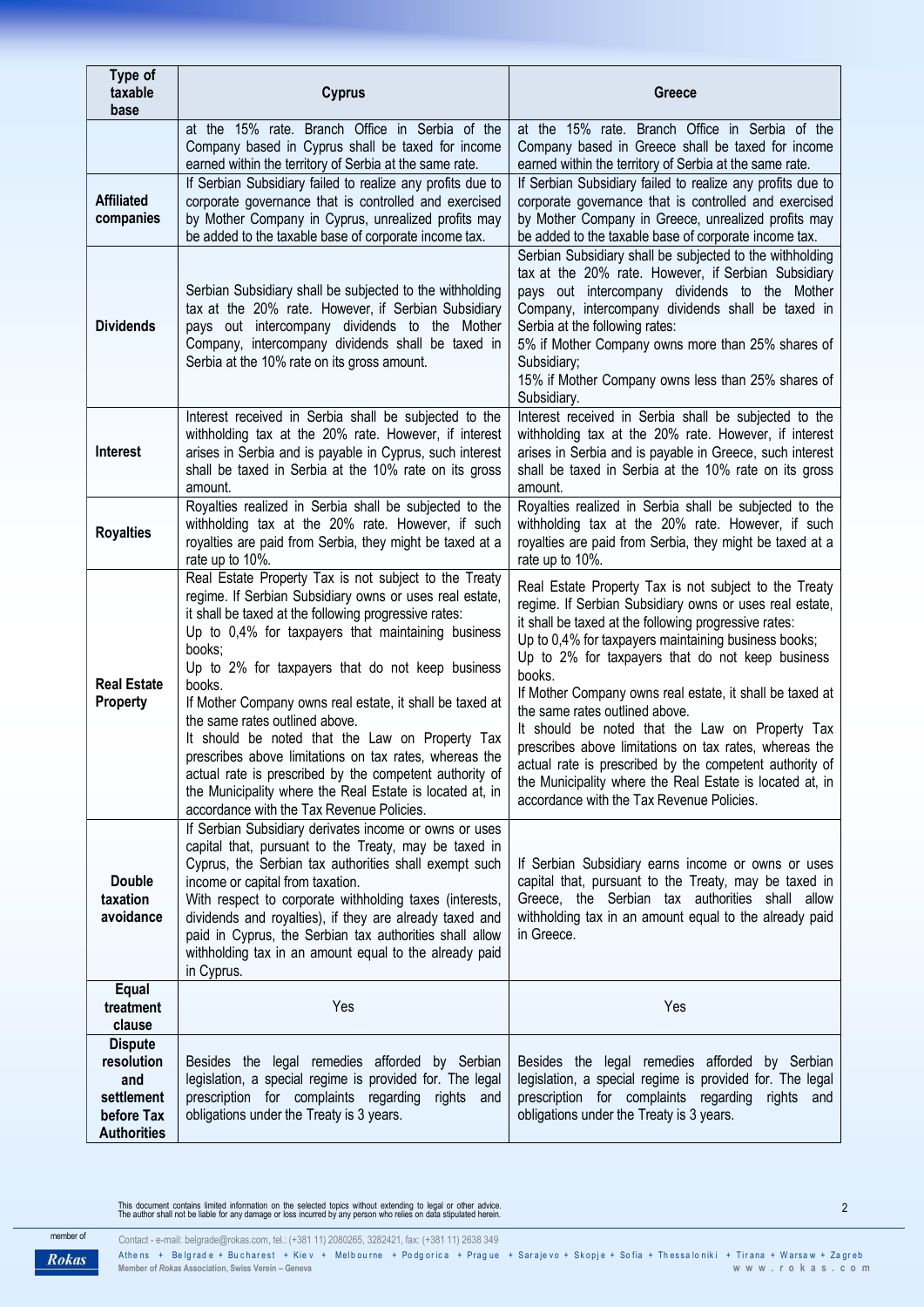**Tax incentives:** Corporate Income Tax Law provides for tax holidays and investment tax incentives. The tax holiday that is envisaged as exemption from corporate income tax shall apply to other taxpayers (e.g. nonprofit organization) who shall not be considered as a joint-stock company, a limited liability company, a general partnership, a limited partnership, a state owned enterprise or a cooperative and for whom the realized surplus of receivables over the expenses did not exceed the amount of RSD 400,000 in the tax period for which the right to exemption was granted, in accordance with the conditions prescribed by Corporate Income Tax Law. Investment tax incentives are prescribed mainly in favor of large investors. Any taxpayer that invests more than RSD 1.000.000.000 (approximately EUR 8.540.000) in its fixed assets and who uses such assets for the exercise of its principal business and activities as those are defined in its founding documents or in some other documents of the taxpayer in which the line of business of said taxpayer and is identified and, further, who employed during the investment period at least 100 persons for an indefinite time period, shall be exempt from corporate profit tax in proportion to its investment for a period of ten years.

### **3. PERSONAL INCOME TAX AND CONTRIBUTIONS FOR MANDATORY SOCIAL INSURANCE**

**Tax base and taxable income:** Residents (or persons with the centre of its business activities in Serbia or persons with permanent residence who stay in Serbia for more than a 183 days during the tax year) are responsible for their worldwide income (sum of all net receivables generated by taxpayer during the tax year), whereas nonresidents are responsible for income earned within the territory of Serbia.

**Salary taxes and insurance contributions:** In terms of employment related taxes and contributions, in particular salaries and insurance contributions (pension, health and unemployment), the taxable base is always the gross wage or salary, currently reduced for RSD 18.300,00 (approximately EUR 160). However, the Law on Personal Income also provides for minimum base (the amount of RSD 18.300,00 represents the nontaxable limit) in that regard. Salary taxes and insurance contributions are levied at the following rates:

(i) salary tax, 10%; (ii) pension insurance contribution, 11.5%; (iii) health insurance contribution, 5,15%; (iv) unemployment insurance contribution, 0%. These salary taxes and contributions payable by employees are withheld by the employer.

**Tax on income from self-employed activity**: The taxpayer is a natural person who earns income by way of performing business activities or by being subjected to value added tax in accordance with the law governing VAT. It should be noted that, pursuant to the latest amendments to the Law on Personal Income, income realized from agricultural and forestry activity shall also be considered as income from self-employed activity. Those natural persons are taxed at the rate of 10%, unless they are subjected to the lump-sum taxation regime. The limit for the lump-sum taxation is currently set at RSD 6.000.000 (approximately EUR 52.000).

**Other personal income taxes:** The taxpayer shall also be subjected to tax for the following kinds of income: (i) royalties, at the rate of 20%; (ii) rentals and capital income, at the rate of 15% (iii) capital gains, at the rate of 15%; (iv) other income, at the rate of 20%.

**Complementary annual global income tax:** Taxpayers are residents whose annual income exceeded the amount of three average annual salaries in Serbia. Said tax is levied at two progressive rates of 10% or 15%.

# **4. PROPERTY TAX**

**Real estate property tax:** In general, the rights to own and use various kinds of real estate properties are subject to taxation. If the taxpayer is a natural person then the tax is levied on the market value of the real estate with progressive rates between 0,3% and 2%. However, if the taxpayer is a legal entity then the value of the real estate is determined in accordance with the book value of the real estate and is taxed at the following progressive rates: (i) Up to 0,4% for taxpayers maintaining business book; (ii) Up to 2% for taxpayers that do not keep business books. The actual rate will be defined by Municipality within the aforementioned limits.

**Inheritance and gift tax:** A person who inherits or receives property as a gift is defined as a taxpayer and thus is subjected to taxes at the progressive rate ranging from 1,5% to 2,5%. It should be noted that Property Tax Law in Serbia (hereinafter PTL) envisages numerous exemptions and beneficiaries based predominantly on family law relations.

**Transfer tax:** Transfer tax is payable by both natural persons and legal entities that sell or assign real estate property, intellectual property rights, certain motor vehicles, usage rights on construction land. Given that transfer tax and VAT are competitive taxes, PTL provides for an exemption from transfer tax applied on transfer of absolute rights if the assignment is considered as supply and thus subjected to the VAT regime. Taxpayers are taxed at the rate of 2,5%, whereas the taxable base is the agreed price so long as it is not below the market value.

# **5. EXCISE TAX**

**Products subjected to the excise regime:** Certain products in the Republic of Serbia (petroleum products, tobacco products, alcoholic beverages, coffee, bio-fuels and bio-liquids) are taxed in accordance with the excise regime.

This document contains limited information on the selected topics without extending to legal or other advice.<br>The author shall not be liable for any damage or loss incurred by any person who relies on data stipulated herei

member of

Contact - e-mail: [belgrade@rokas.com,](mailto:belgrade@rokas.com) tel.: (+381 11) 2080265, 3282421, fax: (+381 11) 2638 349

Athens + Belgrade + Bucharest + Kiev + Melbourne + Podgorica + Prague + Sarajevo + Skopje + Sofia + Thessaloniki + Tirana + Warsaw + Zagreb **Member of** *Rokas* **Association, Swiss Verein – Geneva w w w . r o k a s . c o m**